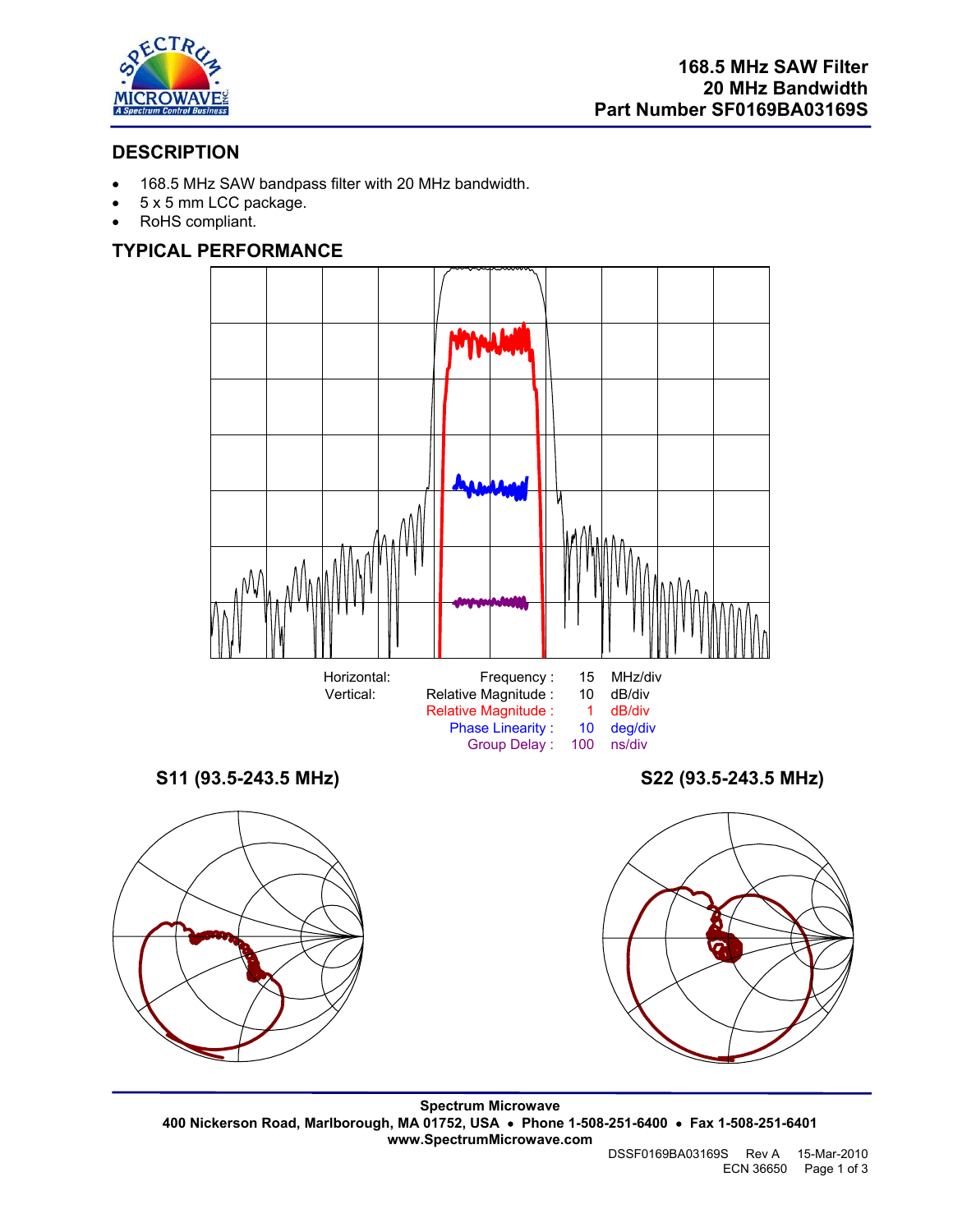

## **SPECIFICATION**

| <b>Parameter</b>                         | <b>Min</b> | <b>Typ</b> | <b>Max</b> | <b>Units</b>    |
|------------------------------------------|------------|------------|------------|-----------------|
| Center Frequency, F <sub>c</sub>         |            | 168.5      |            | <b>MHz</b>      |
| Insertion Loss <sup>1</sup>              |            | 9.2        | 10         | dB              |
| 1 dB Bandwidth $3$                       | 20         | 23.4       |            | <b>MHz</b>      |
| 3 dB Bandwidth 3                         | 22         | 26.1       |            | <b>MHz</b>      |
| 35 dB Bandwidth 3                        |            | 33.7       | 36         | <b>MHz</b>      |
| Passband Amplitude Ripple <sup>2,4</sup> |            | 0.7        | 1.0        | dB p-p          |
| Passband Phase Ripple <sup>2</sup>       |            | 5          | 9          | deg p-p         |
| Passband Group Delay Ripple <sup>2</sup> |            | 45         | 70         | ns p-p          |
| <b>Absolute Delay</b>                    |            | 0.44       |            | us              |
| Rejection (140 to 150 MHz)               | 35         | 42         |            | dB              |
| Rejection (190 to 200 MHz)               | 35         | 42         |            | dB              |
| Rejection (50 to 140 MHz)                | 40         | 47         |            | dB              |
| Rejection (200 to 250 MHz)               | 40         | 50         |            | dB              |
| Source/Load Impedance                    |            | 50         |            | ohms            |
| Temperature Coefficient of Frequency     | -86        |            |            | ppm/°C          |
| <b>Ambient Temperature</b>               |            | 25         |            | $\rm ^{\circ}C$ |

Notes: 1. Measured as minimum attenuation in passband.

2. Measured within Fc +/- 10 MHz.

3. Measured relative to the Insertion Loss Value.

4. Amplitude ripple requirement is 1.3 dB p-p at temperature extremes.

#### **MAXIMUM RATINGS**

| Parameter                          | MIN | мах |        |
|------------------------------------|-----|-----|--------|
| Storage Temperature Range          | -40 | 85  | $\sim$ |
| <b>Operating Temperature Range</b> | -40 | 85  | $\sim$ |
| Input Power Level                  |     |     | dBm    |

#### **MATCHING CIRCUIT**



Notes:

1. Recommend ±2% tolerance matching components. Typical Inductor Q=40.

2. Values shown are for reference only and may change depending on board layout.

**Spectrum Microwave 400 Nickerson Road, Marlborough, MA 01752, USA** • **Phone 1-508-251-6400** • **Fax 1-508-251-6401 www.SpectrumMicrowave.com** 

 DSSF0169BA03169S Rev A 15-Mar-2010 ECN 36650 Page 2 of 3